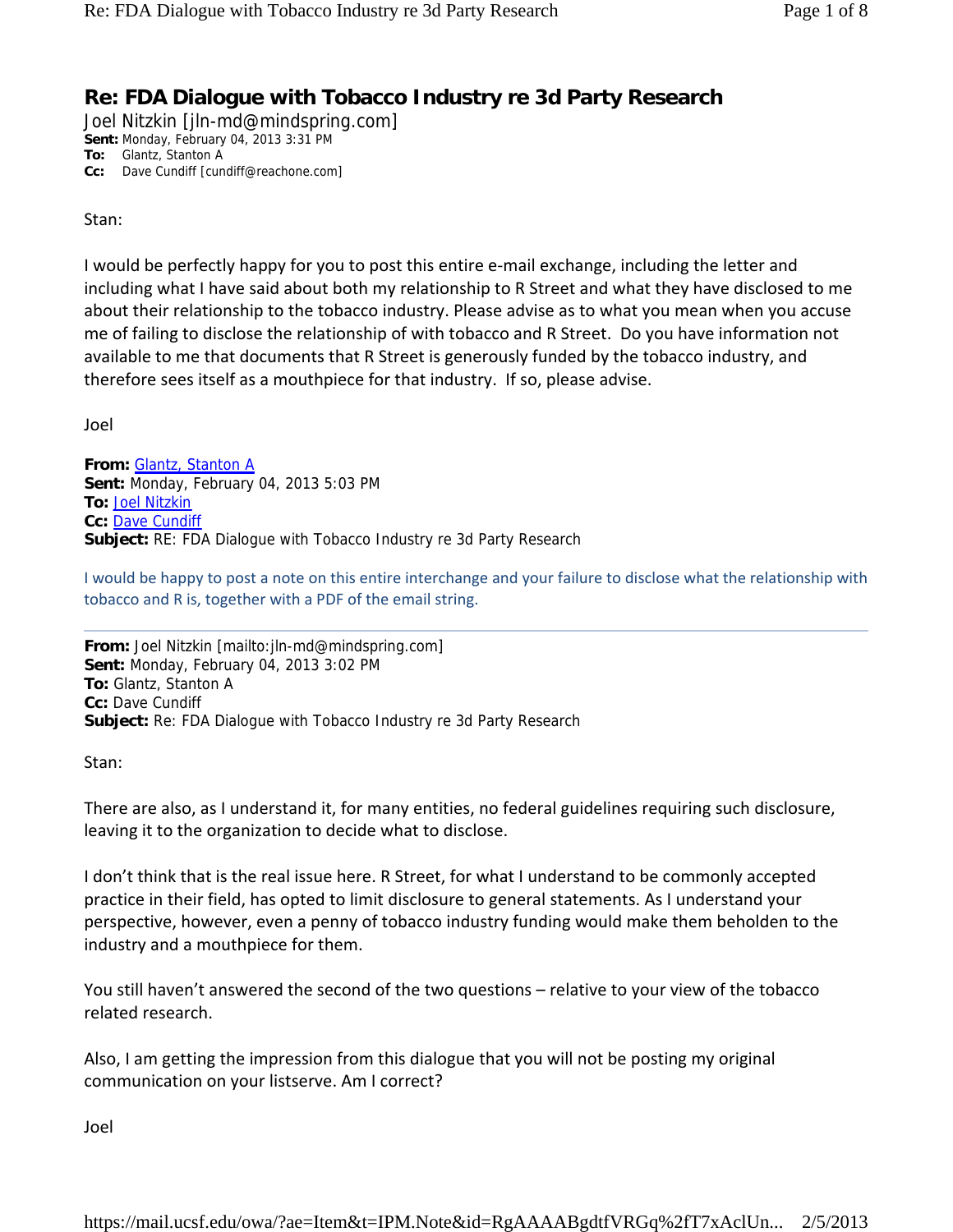**From:** Glantz, Stanton A **Sent:** Monday, February 04, 2013 4:52 PM **To:** Joel Nitzkin **Cc:** Dave Cundiff **Subject:** RE: FDA Dialogue with Tobacco Industry re 3d Party Research

There are no federal guidelines prohibiting disclosure.

**From:** Joel Nitzkin [mailto:jln-md@mindspring.com] **Sent:** Monday, February 04, 2013 1:11 PM **To:** Glantz, Stanton A **Cc:** Dave Cundiff **Subject:** Re: FDA Dialogue with Tobacco Industry re 3d Party Research

Stan:

I am not evading you.

R Street follows the guidelines which it considers appropriate to its corporate structure, as defined by federal law. The information I have provided to you is the information provided to me. They have a hard time understanding your perception that any receipt of tobacco industry related funding, no matter how small must means that they are laundering the money and setting their priorities accordingly. Again – can you conceive of a neutral agency that is, at its core, neither pro‐tobacco nor anti‐tobacco?

This then extends to the second question – which I would really like an answer to. If you, as a representative of the public health community will simply dismiss any research they fund, either directly or through a third party, and the public health agency policy is against any consideration of tobacco harm reduction – then there is no honorable and credible way for such research ever to be done. Do you agree with this perception? If not, why not?

Joel

**From:** Glantz, Stanton A **Sent:** Monday, February 04, 2013 1:57 PM **To:** Joel Nitzkin **Cc:** Dave Cundiff **Subject:** RE: FDA Dialogue with Tobacco Industry re 3d Party Research

I am disappointed by your continuing evasion.

**From:** Joel Nitzkin [mailto:jln-md@mindspring.com] **Sent:** Monday, February 04, 2013 11:35 AM **To:** Glantz, Stanton A **Cc:** Dave Cundiff **Subject:** Re: FDA Dialogue with Tobacco Industry re 3d Party Research

Stan: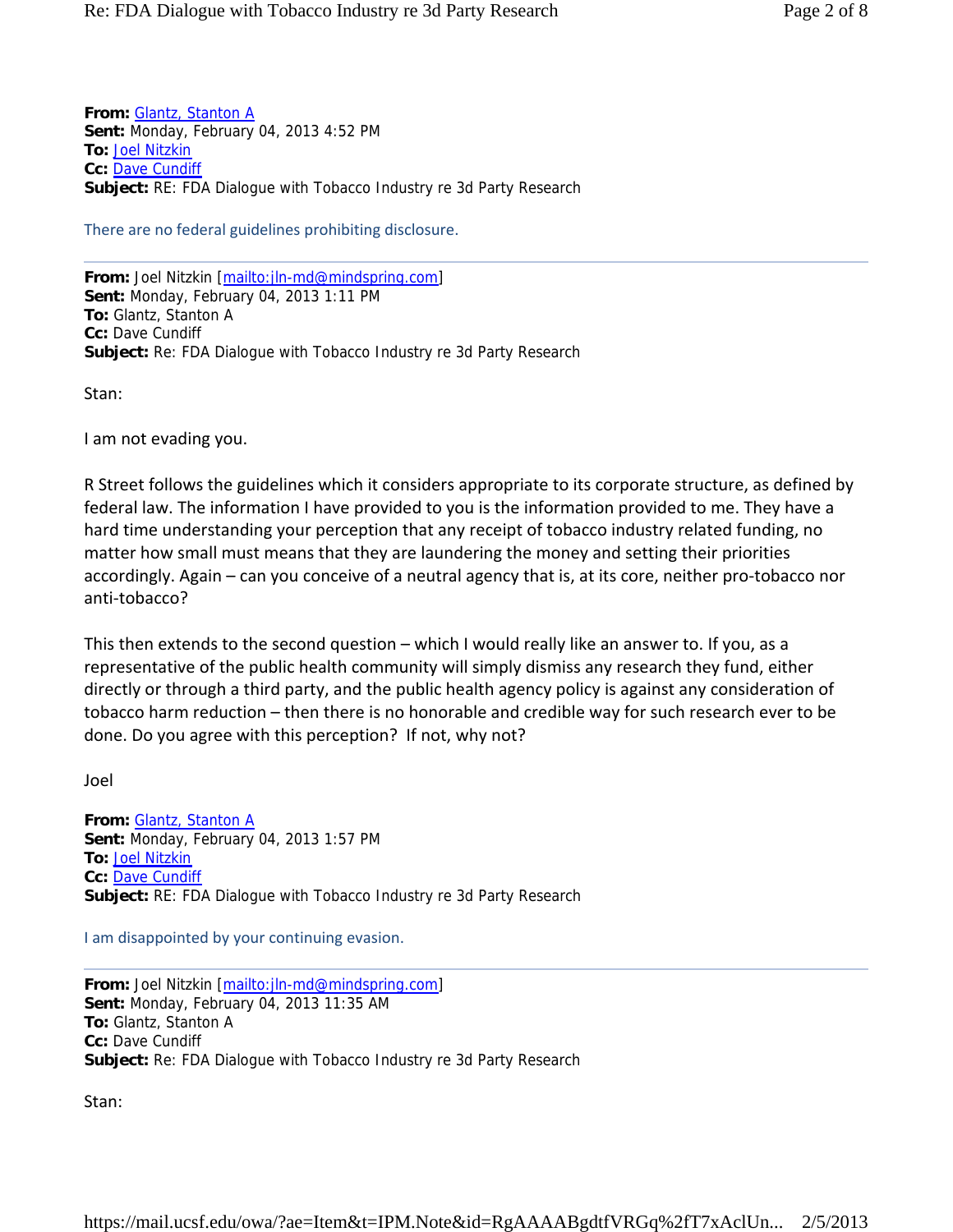I see by this response that you envision a world divided between "anti-tobacco," and "pro-tobacco," with no such thing as "neither pro nor anti, but still concerned about federal government management of tobacco-related issues based on a value orientation having nothing to do with tobacco."

Also please advise as to the second of the questions I asked – beginning with "With regard to the issue at hand . . . ."

Thanks

Joel

**From:** Glantz, Stanton A **Sent:** Monday, February 04, 2013 12:46 PM **To:** Joel Nitzkin **Cc:** Dave Cundiff **Subject:** RE: FDA Dialogue with Tobacco Industry re 3d Party Research

What I mean is either

(1) An unequivlocal statement that R does not and has not taken any money from tobacco or their agents, or (2) A list of the specific amounts and sources.

**From:** Joel Nitzkin [jln-md@mindspring.com] **Sent:** Monday, February 04, 2013 10:25 AM **To:** Glantz, Stanton A **Cc:** Dave Cundiff **Subject:** Re: FDA Dialogue with Tobacco Industry re 3d Party Research

Stan:

Even when I was working with no financial support at all, on behalf of AAPHP (whose only sources of revenue are and have been membership dues and an occasional federal grant) I was constantly faced with the presumption that the only reason anyone would ever support tobacco harm reduction as a policy option would be because I or we were being funded (directly or indirectly) by tobacco company money.

I'm curious as to what you would consider "specific information to the contrary" that might alter your opinion.

I assure you that, if I thought the support I receive from R Street was on the basis of "laundered money," I would not accept it.

With regard to the issue at hand – having to do with tobacco companies directly or indirectly funding research to support their claims of lower risk and/or the impact of their proposed marketing on non‐ users of tobacco products – I can only presume that you would simply dismiss all such research, without reading it, as biased and likely falsified, on the basis that it was or might have been supported directly or indirectly by tobacco company dollars.

I look forward to any wisdom you might have to offer as to how best to explore these issues with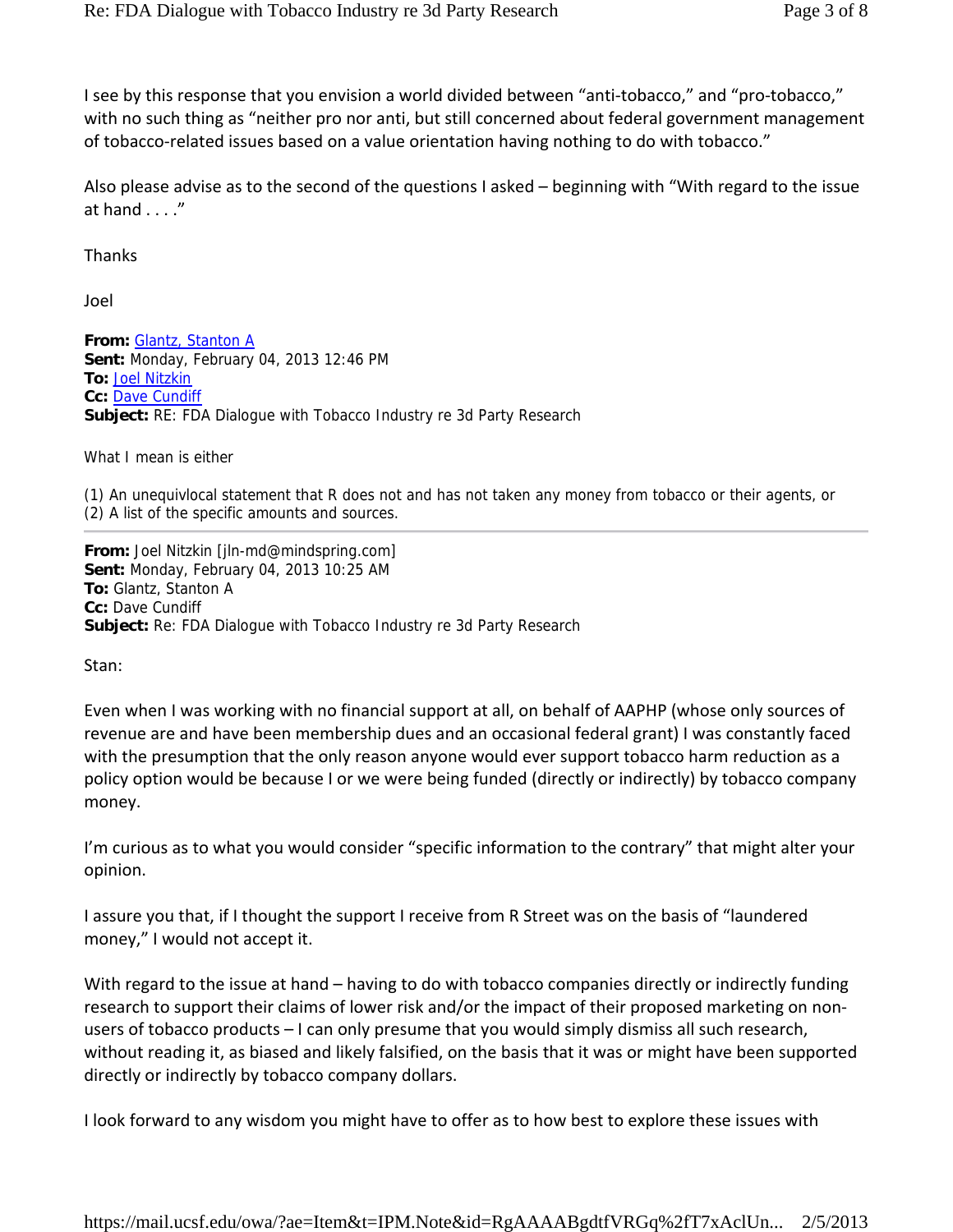honor and credibility.

Joel

**From:** Glantz, Stanton A **Sent:** Monday, February 04, 2013 11:02 AM **To:** Joel Nitzkin **Cc:** Dave Cundiff **Subject:** RE: FDA Dialogue with Tobacco Industry re 3d Party Research

I don't see how you can criticise people for taking pharma money and not be willing to disclose the true source of your funding. Would you think it ok if pharma laundered its money through a third party like this?

Absent specific information to the contrary, I am going to tell people to assume that you are funded by the tobacco companies, albiet through a third party.

**From:** Joel Nitzkin [jln-md@mindspring.com] **Sent:** Monday, February 04, 2013 8:20 AM **To:** Glantz, Stanton A **Cc:** Dave Cundiff **Subject:** Re: FDA Dialogue with Tobacco Industry re 3d Party Research

Stan: R Street (and I think this is true of all of the others) does not disclose amounts of donations or their donor lists. I can only tell you that I find the description I provided to you from their Executive Director as credible after exploring the full range of R street statements, and on the basis of how they have been dealing with me.

I certainly wish it would be possible for me to continue to do substantial work in this arena with no such support. As far as I could determine there is no possibility of any support from any governmental entity that does not conform to their current policy orientation.

Joel

**From:** Glantz, Stanton A **Sent:** Monday, February 04, 2013 9:16 AM **To:** Joel Nitzkin ; Dave Cundiff **Subject:** RE: FDA Dialogue with Tobacco Industry re 3d Party Research

Your are providing the standard tobacco industry third part evasive answer.

Do they get any money from tobacco companies or their agents? If so, who, when and how much?

**From:** Joel Nitzkin [jln-md@mindspring.com] **Sent:** Monday, February 04, 2013 7:13 AM **To:** Glantz, Stanton A; Dave Cundiff **Subject:** Re: FDA Dialogue with Tobacco Industry re 3d Party Research

Stan:

They do accept money from anyone that wishes to donate to them. That being said, Their decision and priority process, as best I can tell, is not driven, even to the slightest degree, by tobacco interests or any other individual donor group. Libertarian think tanks, as I have come to learn, differ substantially in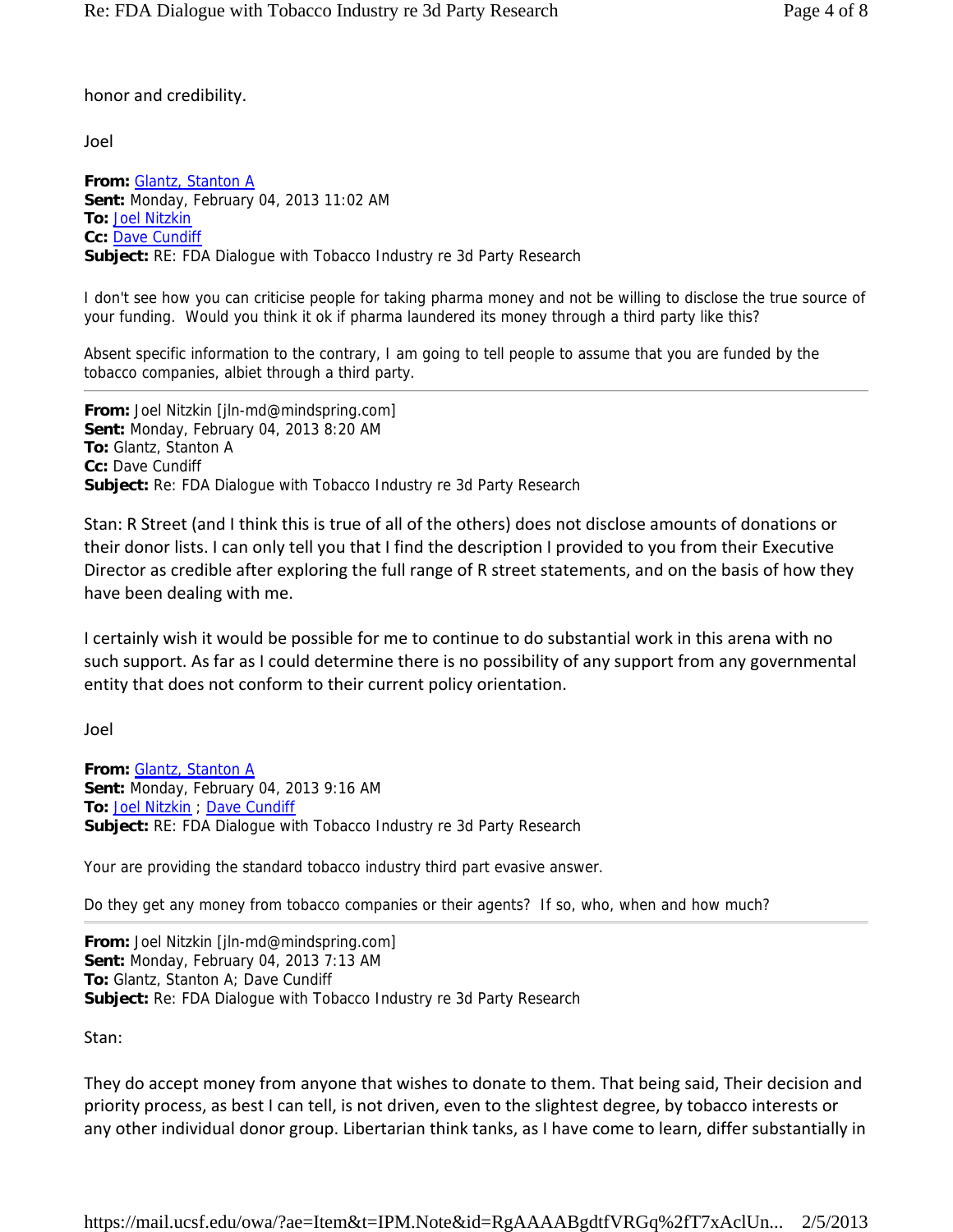terms of how far they are to the right of center. Compared to the Heritage Foundation, or even the Heartland Foundation that R Street split from last year, R Street is much closer to the political center. For example, rather than deny global climate change as a legitimate issue, R Street recognizes global warming as a critically important issue, while being concerned that some of what is proposed as governmental response may be relatively ineffective and an excessive burden on industry not justifiable in terms of the anticipated global change benefits.

It really took some searching to find a source of support that would enable me to travel and otherwise spend a significant amount of my time on tobacco related issues that would not make me beholden to governmental, pharmaceutical or tobacco industry stakeholders. The initial work that I did that led to my support of tobacco harm reduction as the most feasible and probably the most effective means of sharply reducing tobacco-attributable illness and death in the United States, and maintaining these benefits into the long-term future, was done on behalf of the AAPHP Tobacco Control Task Force, with no financial support from any source. Not having a salaried job, to support me, there were severe limits to the time and travel I could do on behalf of tobacco-related issues without some source of external support. I am self-employed as a health-care and public health policy consultant. My paid work is all on a special project basis for governmental and private sector entities, with expert witness work as a substantial portion of what I do.

Meanwhile – will you be posting my letter on your listserve?

Joel

**From:** Glantz, Stanton A **Sent:** Monday, February 04, 2013 8:43 AM **To:** Joel Nitzkin ; Dave Cundiff **Subject:** RE: FDA Dialogue with Tobacco Industry re 3d Party Research

But do they take money from tobacco companies or tobacco company agents?

As you probably know, the tobacco companies have a big network of direct and indirect funding to libertarian think tanks.

I do think people should disclose pharma money. I don't take any.

**From:** Joel Nitzkin [jln-md@mindspring.com] **Sent:** Monday, February 04, 2013 6:15 AM **To:** Glantz, Stanton A; Dave Cundiff **Subject:** Re: FDA Dialogue with Tobacco Industry re 3d Party Research

Stan:

I receive limited travel and other support from the R Street Institute. This is a libertarian think tank, independent of government, pharmaceutical and tobacco industries that is committed to what they refer to as "real solutions" based on "free markets." They have taken on tobacco harm reduction as an issue based on their perception that FDA actions to date relative e‐cigarettes, smokeless tobacco warnings and the excessive burdens of proof to be imposed on the lower risk tobacco products represent undo governmental interference with market forces not justified to protect the health of the public. They are engaged in this issue based on the perception of their board that this is the right thing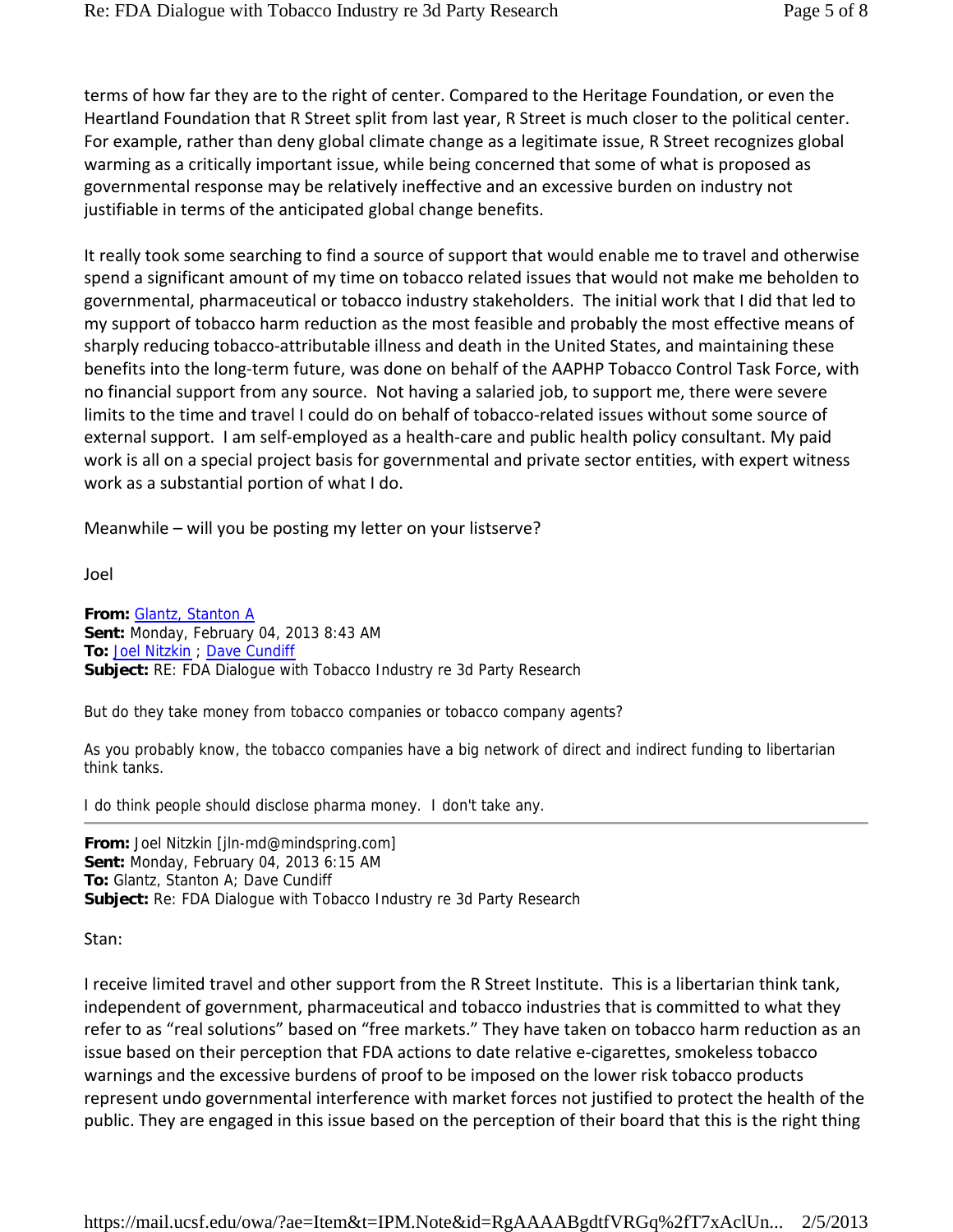to do. They are not, in any way, a front group or spokespersons for any tobacco industry stakeholder, or the tobacco industry as a group. They have, from time to time, received small donations from tobacco companies, but none of those dollars have been or will be used to support me. Most of their revenue is from property and liability insurance companies. They have no say and do not review or approve any of my verbal or written statements. Their decisions are made and priorities set by the Executive Director, Eli Lehrer, with guidance from their Board – that has no tobacco or pharmaceutical representation.

Having made this disclosure, I would be interested in your perspective as to whether those persons, programs and institutions opposing tobacco harm reduction should disclose any support they receive from pharmaceutical firms. The pharmaceutical firms have much to loose if smokers learn that they can secure the same benefit at substantially lower cost and with better satisfaction by switching to e‐ cigarettes or any one of a number of smokeless tobacco products.

I do reference my relationship with R Street in my signature block. I do include disclosure statements where it seems appropriate to do so.

Meanwhile, please advise as to your willingness to post my letter, as noted below, to your listserve. If not, I will proceed to copy the individuals who have weighed in on this topic, as best I can determine who they are and their e-mail addresses.

Joel

**From:** Glantz, Stanton A **Sent:** Sunday, February 03, 2013 6:38 PM **To:** Dave Cundiff ; Joel Nitzkin **Subject:** RE: FDA Dialogue with Tobacco Industry re 3d Party Research

Yes, I am the only person who can post to the listserv.

Joel can post a comment on the blog. If he does so, he should sign it at the end of the comment.

One other question: I have been told that the Heritage Foundation (or other similar group(s)) have been supporting Joel's work. Is that correct? If so, that fact should probably be disclosed.

**From:** Dave Cundiff [cundiff@reachone.com] **Sent:** Sunday, February 03, 2013 4:12 PM **To:** Joel Nitzkin; Glantz, Stanton A; Dave Cundiff **Subject:** Re: FDA Dialogue with Tobacco Industry re 3d Party Research

I don't think anyone but Stan can post to Stan's listserve. Will forward to Stan for his consideration.

Stan wasn't part of creating the FDA bill, and (unlike many in mainstream "tobacco control") he saw a lot of this coming. I've seen several people in Stan's camp, though, arguing that the law's wording gives FDA ample authority to reject "facilitated dialogue."

I agree with you, Joel, that the nicotine industry is not just the cigarette companies any more. But everyone else in the nicotine industry -- Big Pharma and e-cig makers alike -- still needs the big cigarette companies and the entertainment industry to get the kids addicted in the first place. I admire Stan for his work on the entertainment industry, which may be the largest still-unregulated "soft spot" in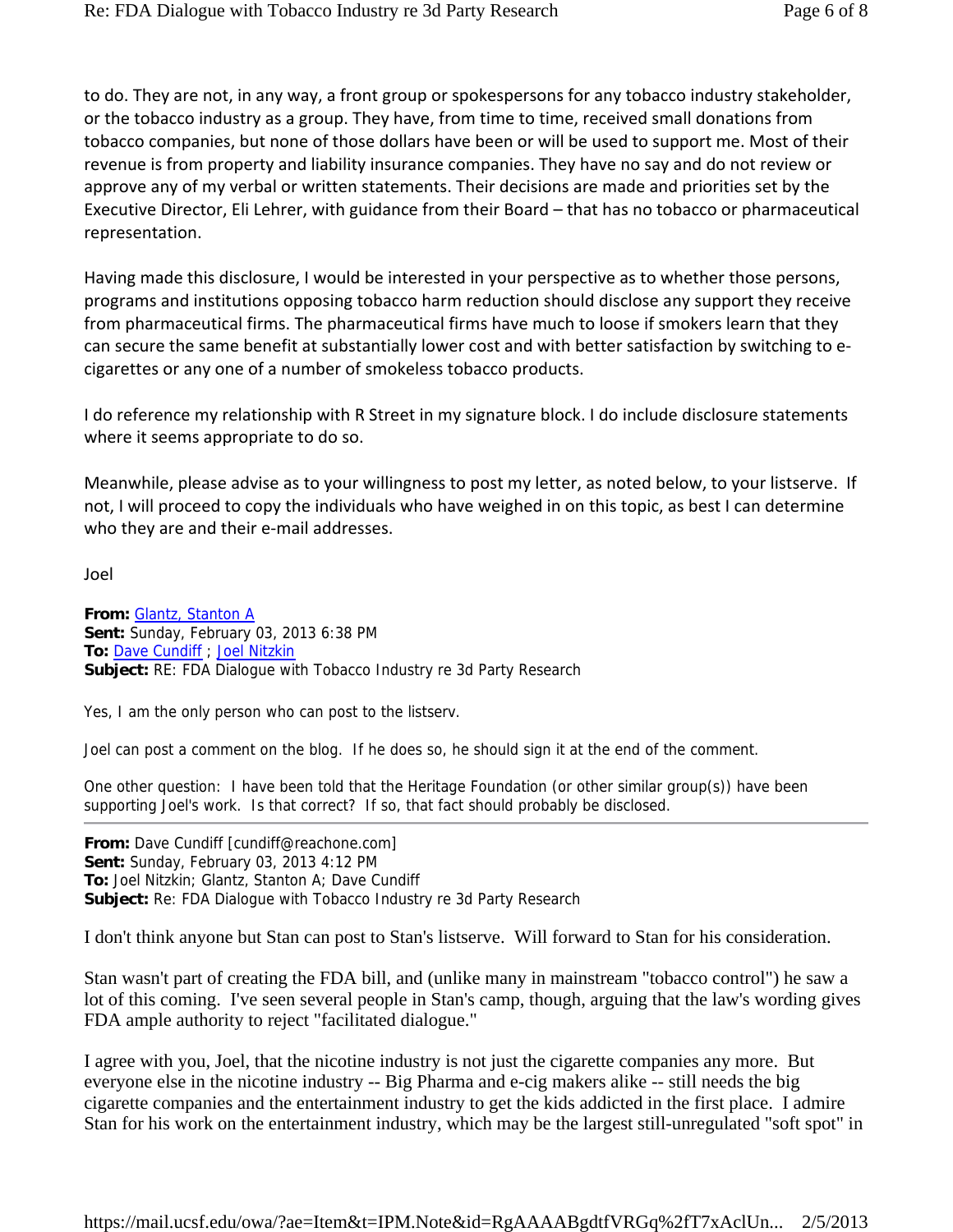the nicotine-addiction-creation industry.

Thanks!

Dave Cundiff (Sent from mobile device)

On Feb 3, 2013, at 1:35 PM, "Joel Nitzkin" <<u>jln-md@mindspring.com</u>> wrote:

Dave:

Can you post this on the UCSF listserve on my behalf?

Thanks

Joel

**From:** Joel Nitzkin **Sent:** Sunday, February 03, 2013 3:19 PM **To:** workshop.CTPOS@fda.hhs.gov ; stanglantz-l@listserve.ucsf.edu **Cc:** AAPHP ResolutionsPolicyLegis Committee **Subject:** FDA Dialogue with Tobacco Industry re 3d Party Research

Caryn Cohen (at FDA), Ruth Malone and UCSF Listserve:

I commend FDA on stepping forth to facilitate dialogue between federal regulators, stakeholders in the tobacco community and medical/public health academia.

This note is in response to both Dr. Malone and those who have endorsed her January 30 communication on this topic. She urges FDA not to facilitate such dialogue because she feels that the tobacco industry should not be treated as a "stakeholder" deserving a seat at the policy table.

Like it or not, the current FDA Tobacco Law changes forever the respective roles of "big tobacco," other tobacco industry stakeholders, federal regulators and the public health community.

The text of the law was negotiated between Matt Myers of Tobacco Free Kids and Altria/Philip Morris. Once drafted, Tobacco Free Kids and the public health community, acting on behalf of Altria/Philip Morris, opposed any amendments that might have strengthened the bill from a public health perspective. Now we have to live with the consequences of both the law and the process by which it was adopted.

To add insult to injury, FDA, in a press conference in July of 2009, condemned e-cigarettes as laced with trace carcinogens and other hazardous contaminants. They failed to note that the nicotine replacement therapy products approved by FDA (Nicorette, Commit, etc.) are laced with similar contaminants in about the same concentrations. FDA then tried to remove e-cigarettes from the market on the basis that they were unapproved "drug-device combinations." They were taken to court, and lost.

The point is this – while some in the public health community prefer not to see tobacco industry players as legitimate stakeholders, entitled to a seat at the FDA policy table, Congress, the President and the Courts see them as such. Congress, the President and the Courts outrank the public health community.

Dr. Malone opposes "lending the FDA imprimatur" to tobacco industry stakeholders. This "imprimatur" is already in place, through the action of Congress and the President, as noted above, with the enthusiastic endorsement of almost the entire public health community. The court, in ruling against the FDA in the e-cigarette case portrayed FDA as acting on the basis of bias and poor judgment in its dealings with a tobacco industry stakeholder. By this means, any perception of moral purity or